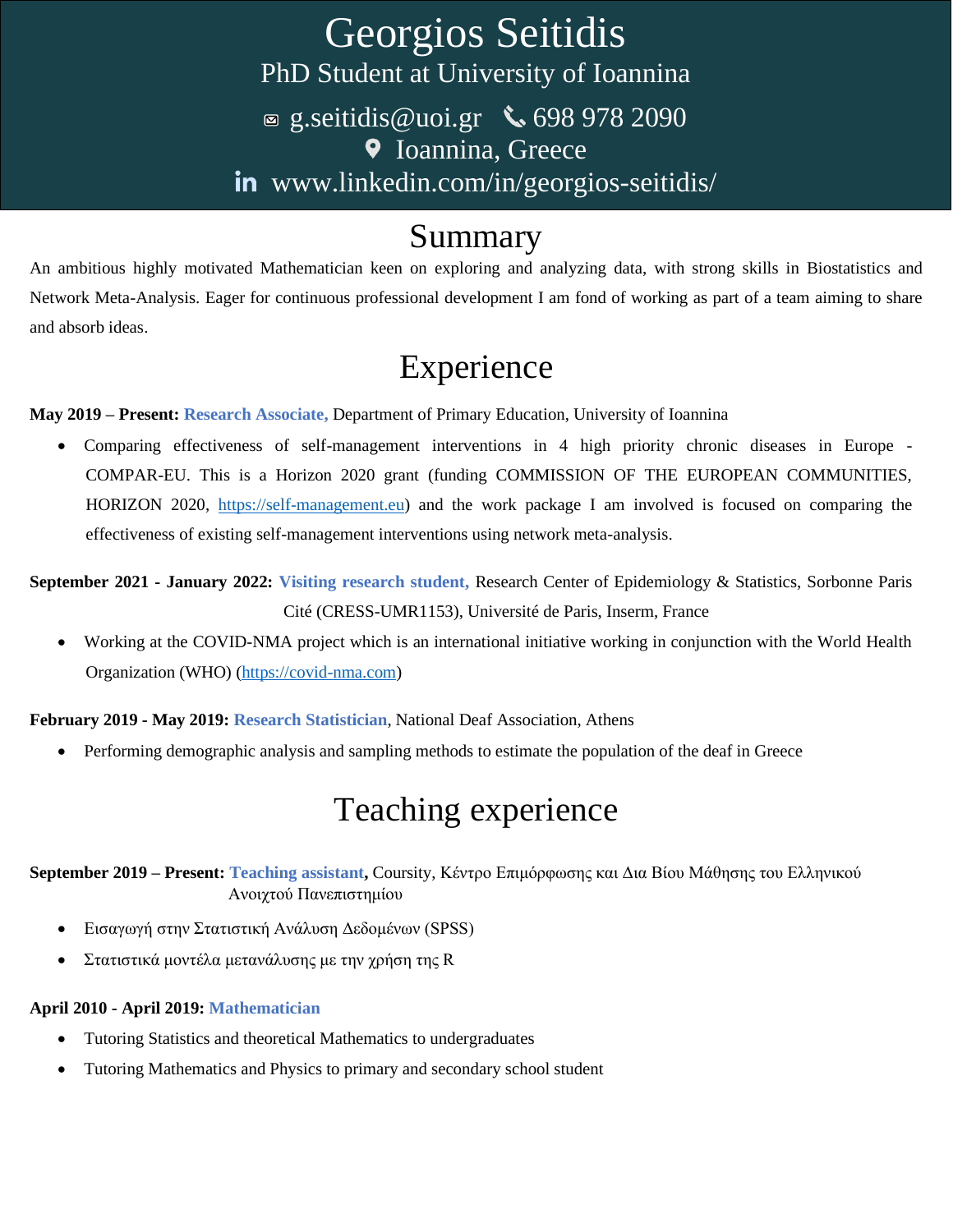## Education

**December 2019 – Present: PhD in Biostatistics**, University of Ioannina, Ioannina

Thesis: Variable selection as a tool for assessing inconsistency in Network Meta-Analysis.

**September 2015 – May 2017: MSc in Statistics**, University of Business and Economics, Athens

Thesis: Investigation of the methodology for determining the specific parameters storage of insurance companies under SOLVENCY II

**September 2009 – April 2015: B.Sc. in Mathematics**, University of Ioannina, Ioannina

Modules: Algebraic Structures, Stochastic Processes, Differential Equations, Topology, Infinitesimal Calculus, Complex Functions, Approximation Theory

#### Skills

**Technical:** R, WinBUGS, JAGS, ORIGIN, Stata, IBM SPSS, Minitab, LaTeX, MS Office Limited exposure to: STAN, MySQL, E-Views

**Languages:** English (Professional Working), German (Limited Working), Greek (Native)

## Honors

**Vivli Pioneer Award winning team**, Comparative safety and efficacy of cognitive enhancers for Alzheimer's dementia: An individual patient data network meta-analysis, Vivli Annual Meeting 2020, November 2020, Link: <https://vivli.org/register-for-vivlis-annual-meeting-november-10th/>

#### Publications

Katsanos, A. H., Malhotra, K., Ahmed, N., **Seitidis, G**., Mistry, E. A., Mavridis, D., ... & Tsivgoulis, G. (2022). Blood Pressure After Endovascular Thrombectomy and Outcomes in Patients With Acute Ischemic Stroke: An Individual Patient Data Meta-analysis. Neurology, 98(3), e291-e301. <https://doi.org/10.1212/WNL.0000000000013049>

Veroniki, A. A., **Seitidis, G**., Nikolakopoulos, S., Ballester, M., Beltran, J., Heijmans, M., & Mavridis, D. (2022). Modeling Multicomponent Interventions in Network Meta-Analysis. In *Meta-Research* (pp. 245-261). Humana, New York, NY. [10.1007/978-1-0716-1566-9\\_15](http://dx.doi.org/10.1007/978-1-0716-1566-9_15)

Tsivgoulis, G., Katsanos, A. H., Eggers, J., Larrue, V., Thomassen, L., Grotta, J. C., **Seitidis, G.,** ... & Alexandrov, A. V. (2021). Sonothrombolysis in Patients With Acute Ischemic Stroke With Large Vessel Occlusion: An Individual Patient Data Meta-Analysis. *Stroke*, STROKEAHA-120. <https://doi.org/10.1161/STROKEAHA.120.030960>

**Seitidis, G**., Nikolakopoulos, S., Hennessy, E. A., Tanner-Smith, E. E., & Mavridis, D. (2021). Network Meta-Analysis Techniques for Synthesizing Prevention Science Evidence. Prevention Science, 1-10. <https://doi.org/10.1007/s11121-021-01289-6>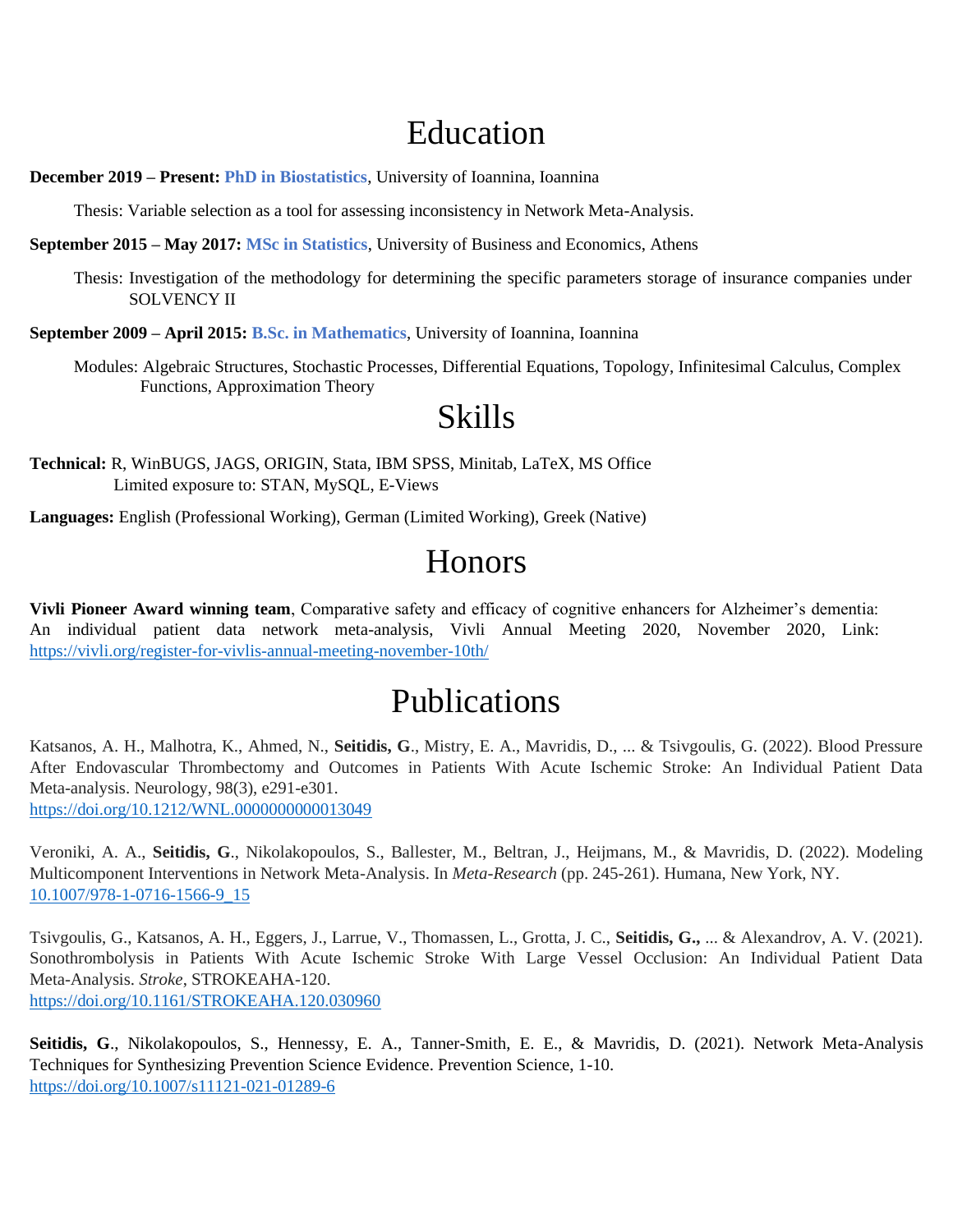Menne, M. C., **Seitidis, G**., Faggion Jr, C. M., Mavridis, D., & Pandis, N. (2021). Early Optimistic Effect in Periodontology and Implant Dentistry Trials. *Journal of dental research*, 00220345211025242. [https://doi.org/10.1177/00220345211025242](https://doi.org/10.1177%2F00220345211025242)

Katsanos, A. H., **Seitidis, G**., Tsivgoulis, G., & Mavridis, D. (2020). Probabilistic Reasoning in Stroke: A Primer to Statistical Literacy. *Stroke*, *51*(8), e144-e147. <https://doi.org/10.1161/STROKEAHA.120.030252>

Tsivgoulis, G., Katsanos, A. H., Eggers, J., Larrue, V., Thomassen, L., Grotta, J. C., Mavridis, D., Schellinger, P. D., **Seitidis, G.,** ... & Alexandrov, A. V. (2020). Safety and Efficacy of Sonothrombolysis in Acute Ischemic Stroke Patients With Large Vessel Occlusion: International Collaborative Individual Patient Data Meta-Analysis. *Stroke*, *51*(Suppl\_1), A106-A106. [https://doi.org/10.1161/str.51.suppl\\_1.106](https://doi.org/10.1161/str.51.suppl_1.106)

#### Submitted Work

Veroniki, A. A., Ashoor, H. M, Rios, P., **Seitidis, G**., … & Tricco, A. C. (2021). Comparative safety and efficacy of long-acting versus intermediate-acting insulin for patients with type 1 diabetes: An individual patient data network meta-analysis

Veroniki, A. A., Ashoor, H. M, Rios, P., **Seitidis, G**., … & Tricco, A. C. (2021). Comparative safety and efficacy of cognitive enhancers for Alzheimer's dementia: A systematic review with individual patient data network meta-analysis

Tsokani, S., **Seitidis, G**., Mavridis, D., (2022). Component Network Meta-Analysis in a nutshell, BMJ Evidence-Based Medicine

Veroniki, A. A., **Seitidis, G**., Mavridis, D., (2022). An introduction to individual participant data meta-analysis, Evidence-Based Mental Health

## Presentations (as presenter)

A stochastic search variable selection approach for identifying inconsistency in network meta-analysis, DAGStat Conference 2022, Hamburg, Germany, March 2022

Εισαγωγή στις πιθανότητες και την αβεβαιότητα, Hellenic Neurological Society, Athens, Greece, December 2022

# Presentations (contributed)

Blood pressure after endovascular thrombectomy and outcomes in acute ischemic stroke patients: A systematic review and individual patient data meta-analysis, Katsanos, A., Malhotra, K., Ahmed, N., **Seitidis, G.** et al., 7th European Stroke Organisation Conference (ESOC2021), September 2021, [https://doi.org/10.1177/23969873211034932](https://doi.org/10.1177%2F23969873211034932)

Comparative safety and efficacy of cognitive enhancers for Alzheimer's dementia: An individual patient data network meta-analysis, Veroniki AA, Ashoor H, Rios P, **Seitidis G**, Mavridis D, Holroyd-Leduc J, Straus S, Tricco A., Vivli Annual Meeting 2020, November 2020

Dealing with retrieval bias for an evidence-informed individual patient data network meta-analysis., Veroniki AA, Ashoor H, Rios P, **Seitidis G**, Mavridis D, Straus S, Tricco A. Systematic Review Methods Research Day (conducted by Agency for Healthcare Research and Quality Evidence-based Practice Center (AHRQ EPC) program, Guidelines International Network - North America (G-I-N/NA), Cochrane Canada, and Cochrane US), October 2020